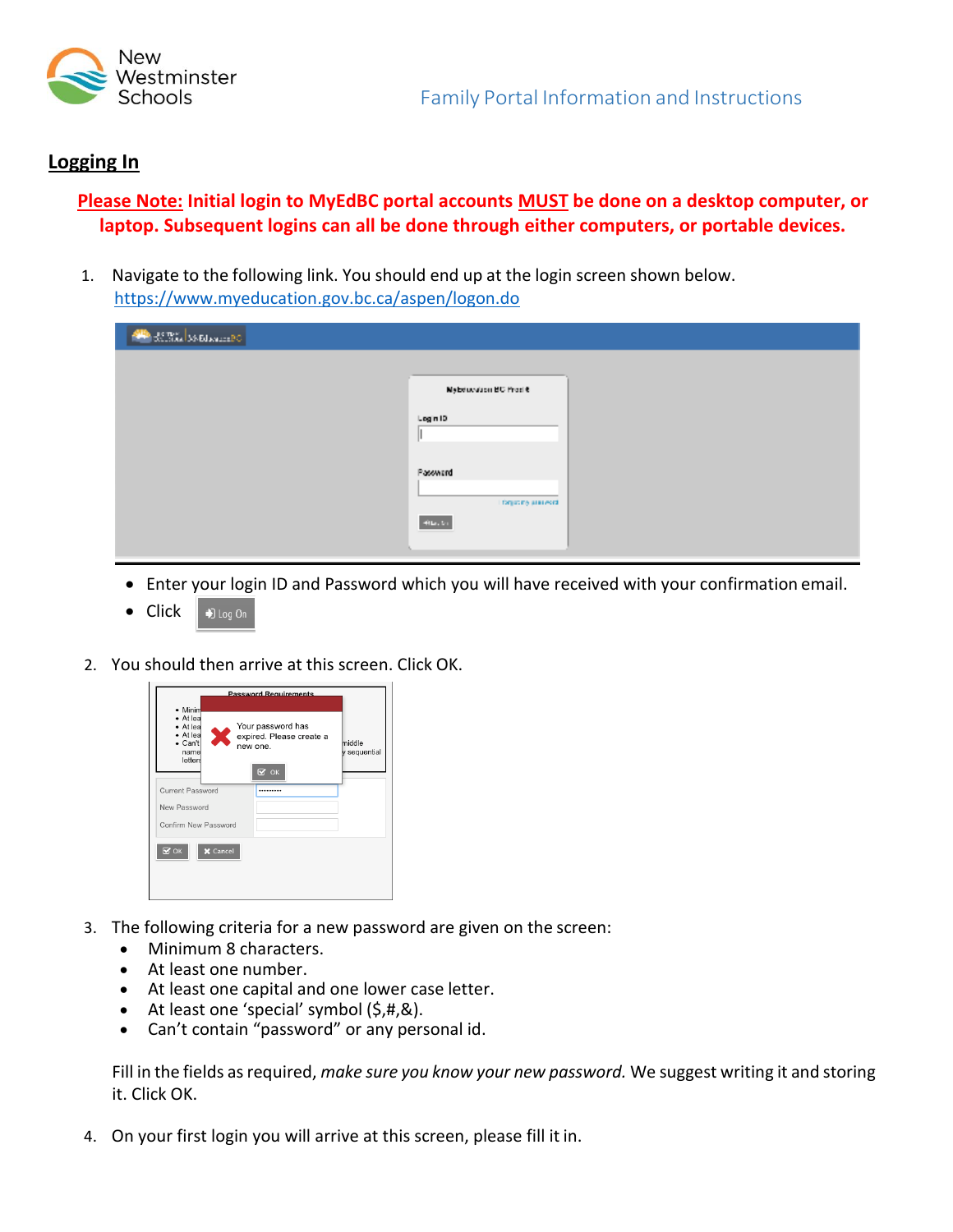

| <b>Security Preferences Update</b> | To enable self serve password recovery, please provide the following information |
|------------------------------------|----------------------------------------------------------------------------------|
| Primary email                      |                                                                                  |
| Security question                  | ¢                                                                                |
| Security answer                    |                                                                                  |
| Confirm answer                     |                                                                                  |
| Submit<br>X Cancel                 |                                                                                  |

Please note this information down as it will allow you to retrieve a new, system generated password if the need arises.

Click **C** Submit

5. You will land on a screen that looks like this.

|                                         |                           | New Westminster 2019-2020                              |                             |                                                          |                                    |                          |                                     |                |
|-----------------------------------------|---------------------------|--------------------------------------------------------|-----------------------------|----------------------------------------------------------|------------------------------------|--------------------------|-------------------------------------|----------------|
| Pages                                   | <b>Family</b>             | <b>Academics</b>                                       |                             |                                                          |                                    |                          |                                     |                |
| $\hat{\ }$<br>Home<br>Page<br>Directory |                           | Welcome to MyEducation BC                              | One Student.<br>One Record. | <b>BRITISH MyEducationBC</b><br>All of British Columbia. |                                    |                          |                                     |                |
|                                         | To Do                     |                                                        |                             |                                                          |                                    | <b>Published Reports</b> |                                     |                |
|                                         |                           | Overdue Online Assignments                             | Today<br>Tomorrow           |                                                          | <b>Week View</b>                   | Filename                 | DateUploaded                        |                |
|                                         | Course                    | <b>Overdue Online Assignments</b><br><b>Assignment</b> |                             | Category                                                 | Due                                |                          |                                     | No published r |
|                                         | No assignments scheduled. |                                                        |                             |                                                          | System Maintenance & Announcements |                          |                                     |                |
|                                         | <b>Getting Started</b>    |                                                        |                             |                                                          |                                    |                          | <b>Welcome to MyEducation BC \$</b> |                |

6. Clicking on the **Family** top tab you'll end up on a screen with these choices on the leftside.

|                 | New Westminster 2019-2020                                                             |                                                   |       |                  | De Log Off<br>and the state of<br>- |
|-----------------|---------------------------------------------------------------------------------------|---------------------------------------------------|-------|------------------|-------------------------------------|
| Pages           | <b>Academics</b><br>Family                                                            |                                                   |       |                  |                                     |
| <b>Students</b> |                                                                                       |                                                   |       |                  |                                     |
| Details         | Search on Name<br>Options $\overline{\mathbf{v}}$<br>$Heip -$<br>Reports $\mathbf{v}$ | $\alpha$<br><b>THE</b><br>$\mathbf{r}$<br>$a - z$ |       |                  | 因                                   |
| Contacts        |                                                                                       | 0 of 1 selected $\oslash$                         |       |                  | <b>Active Students</b>              |
| Transcript      | Name                                                                                  | DOB                                               | Grade | School > Name    |                                     |
| Assessments     | $\hfill\square$<br><b>Service Color</b>                                               | <b>COMMERCIAL</b>                                 | 07    | Glenbrook Middle |                                     |
| Schedule        |                                                                                       |                                                   |       |                  |                                     |
| Membership      |                                                                                       |                                                   |       |                  |                                     |
| Documents       |                                                                                       |                                                   |       |                  |                                     |

- The **Details** screen, shows your student's demographic information, please insure that it's correct.
- The **Contacts** side tab should have the correct demographic information for your family and emergency contacts. Please contact the school immediately regarding any errors.
- The **Transcript** side tab will allow you to monitor your child's learning progress in each course,